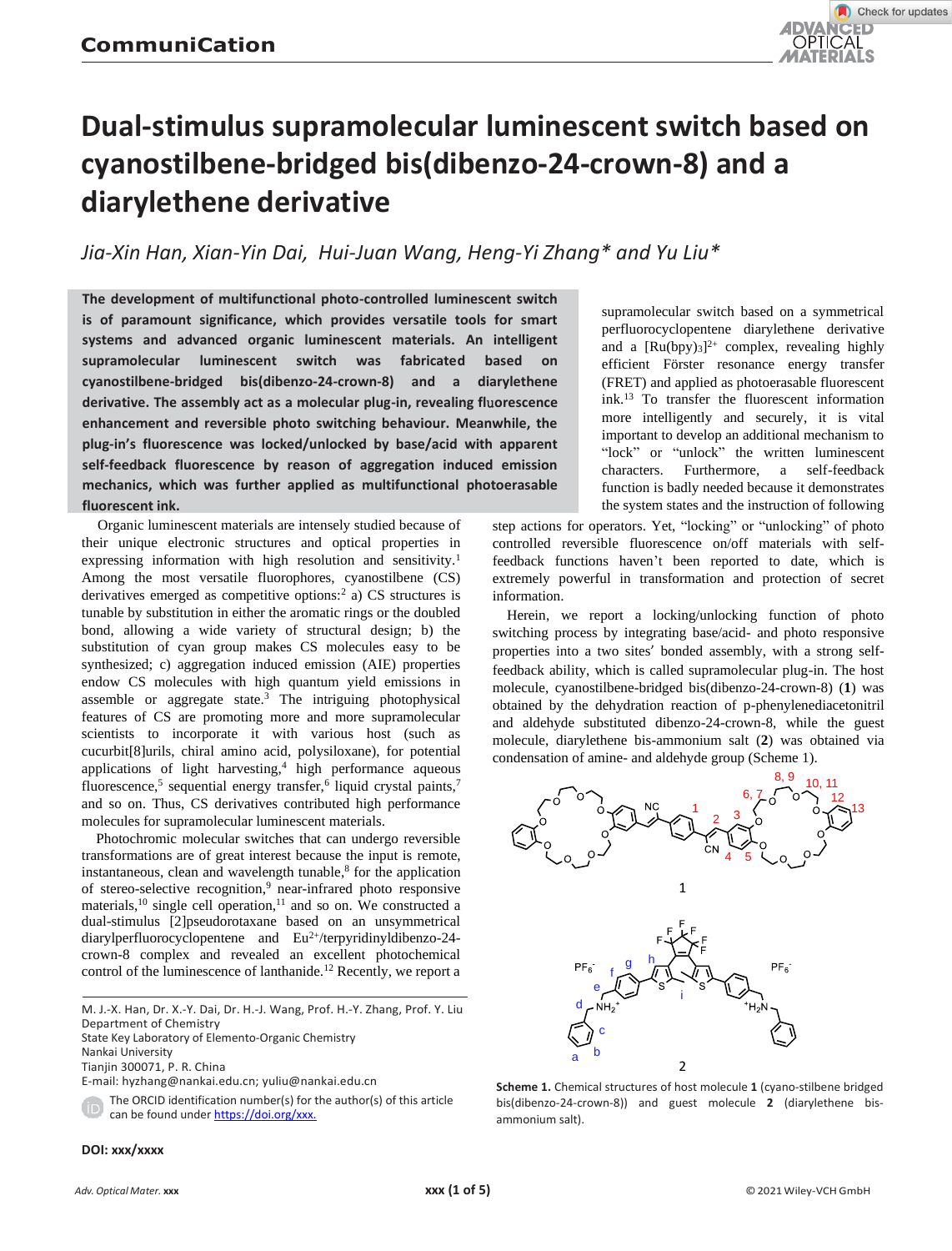





**Figure** 1. (A) <sup>1</sup>H NMR spectra (400 MHz, CDCl<sub>3</sub>/CD<sub>3</sub>CN = 10/1, 2 × 10<sup>-3</sup> M) of (a) 1, (b) **1 2**, (c) **2**. (B) 2D NOESY spectra (100 MHz, CDCl<sub>3</sub>/CD<sub>3</sub>CN = 10/1, 298 K) of **12**.



**Figure 2.** (A) UV/Vis spectra (CDCl<sub>3</sub>/CD<sub>3</sub>CN =  $10/1$ , 2 ×  $10^{-5}$  M) of **2** irradiated by 254 nm light for up to 160s. (B) Fluorescence spectra (CDCl3/CD3CN = 10/1, 2 × 10‒<sup>5</sup> M) of **12** irradiated by 254 nm light for up to 4 min. Inset: Fluorescence spectra (CDCl<sub>3</sub>/CD<sub>3</sub>CN =  $10/1$ , 2  $\times$   $10^{-5}$ M) of 1 (green) and UV/Vis spectra (CDCl<sub>3</sub>/CD<sub>3</sub>CN =  $10/1$ , 2  $\times$  10<sup>-5</sup> M) of **2** (Closed form, blue).

**Absolute conformation of assembly 12.** It is well kown that 24 crown-8 interacts intensely with ammonium salt by electrostatic- and dipole-dipole interactions.<sup>14</sup> As shown in Figure 1A, when mixed **1** and 2 in the CDCl<sub>3</sub>/CD<sub>3</sub>CN solvents, signals of H<sub>d,e</sub> near ammonium salt, and partial signals of  $H<sub>6-11</sub>$  in the crown ether moved to up field and down field respectively. Besides, it is also observed that signals of H<sup>1</sup> in the benzene of **1**, and H<sup>h</sup> in the thiophene of **2**, moved to down field obviously, indicating that aromatic part was also affected when **1** assembled with **2**. Thus, we speculated that **1** buttoned on the bottom of **2** parallelly (Figure S7, distance between the two cavities just match with distance between the two ammonium salts). To confirm this hypothesis, at first, bonding ratio was determined to be 1:1 by UV/Vis titration experiments (Figure S8, inset). Next, relative molecular mass of the assembly was determined to be mass of one host add one guest ( $m/z = 1832.57$ ,  $[M - 2PF_6 - H^+]$ ) by matrixassisted laser desorption/ionization mass spectroscopy (MALDI-TOF, Figure S9), indicating that the assemble pattern was [1+1], not [n+n]. At last, direct evidence was found in the Nuclear Overhauser Effect Spectroscopy (NOESY) experiment (Figure 1B): signals of the  $\lim_{n \to \infty}$  middle benzene protons (H<sub>1</sub>) of **1** correlated with signals from the  $\lim_{n \to \infty}$  middle part protons (H<sub>f,g</sub>) in **2** by NOE effect, indicating that the **e** spatial distance between the thiophene bridge and the cyanide <sup>0.6</sup><sup>8</sup>/<sub>8</sub> stilbene bridge is very small. At this point, only one configuration <sup>0.4</sup><sup>8</sup> can accord with all experiments, that we called the assembly as a supramolecular plug-in, as shown in Figure 5, with bonding constant  $\frac{400}{400}$  **600 700 0.0**<br>determined to be  $8.24 \times 10^5$  M<sup>-1</sup> by UV/Vis titration experiments

**Photo-switching of supramolecular plug-in 1<sup>2</sup>. Over the** past years perfluoro-diaryethene derivatives have received much attention due to their promising properties of anti-fatigue, fast responsive speed, anti-photobleaching and convenient modification.<sup>15</sup> As shown in Figure 2A, **2** performed well in photo-switching process: with 254 nm light irradiation, absorbance **400 450 500 550 600 650** around 592 nm arose, and this process was reversible by  $\geq$  450 nm light irradiation, with good reversibility (Figure S11). Furthermore, the photo-switching property was also possessed by plug-in **12**. As shown in Figure 3A, signals of thiophene protons  $(H<sub>h</sub>)$  and methyl protons  $(H_{d,e})$  adjacent ammonium salt of 2 split into two peaks moving conformably to down field. While partial signals of ethylene glycol protons of **1** passivated a lot, indicating that ringclosure reaction occurred in plug-in **12**, and influenced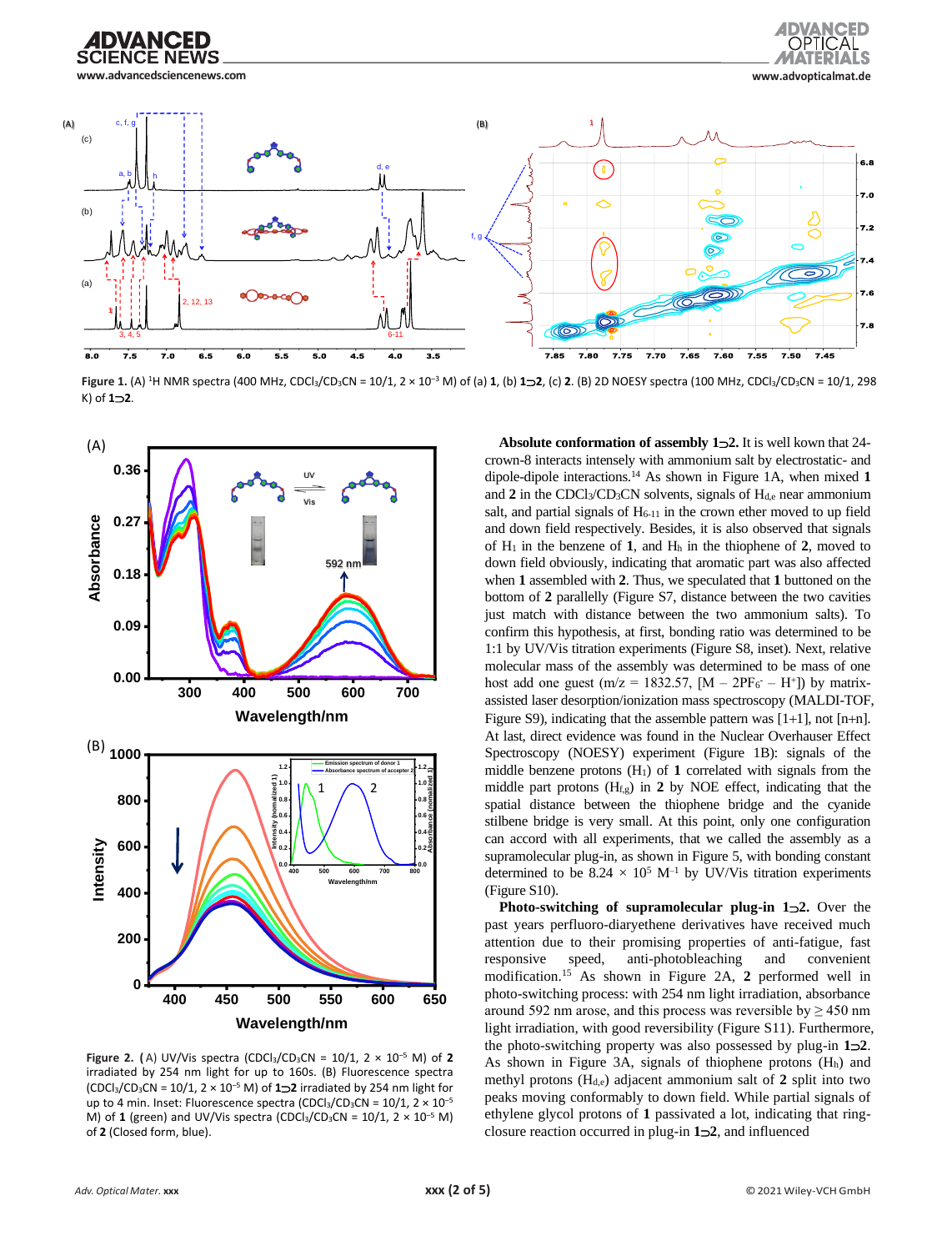



**Figure 3.** (A) <sup>1</sup>H NMR spectra (400 MHz, CDCl3/CD3CN = 10/1, 2 × 10‒<sup>3</sup> M) of **12** with 254 nm light irradiation for (a) 0 min, (b) 20 min, (c) 40 min. (B) <sup>1</sup>H NMR spectra (400 MHz, CDCl<sub>3</sub>/CD<sub>3</sub>CN  $= 10/1$ ,  $2 \times 10^{-3}$  M) of (a)  $1\rightarrow 2$  treated with (b) base and (c) acid.

the interactions between **1** and **2**. Besides, absorbance of plug-in **12** arose consistently at 592 nm with 254 nm light irradiation regardless of stereo restriction by **1** (Figure S12).

FRET is fundamental important in photo-electronic systems in which delocalized exciton may form and diffuse over donor and acceptor.<sup>16</sup> In our case, as shown in Figure 2B (Inset), the absorbance of closed form **2** overlapped with the emission of **1**. Besides, the distance between **1** and **2** was short enough (Figure S13, the distance was significantly shorter than Forster radius:<sup>17</sup>  $R<sub>0</sub>= 30.7$  Å) because the assembling process brought two components toward each other. That means **1**'s emission energy was able to transfer to **2**, and that the later has no emission spectra, indicating quenching effect of **1**. This process was shown in Figure 2B: with 254 nm light irradiation, the emission spectra of plug-in **12** declined a lot to a low level, and reversible conversion was realized by  $\geq 450$  nm light irradiation. Such a spectra change demonstrated that fluorescence of the plug-in can be switched by selective wavelength, providing a powerful photo-



switch for the dual-stimulus molecular device.

**Base/Acid response of plug-in 12 and AIE property of host 1.** Base/Acid stimulation was an effective method to switch the non-covalent interactions among crown ether and ammonium salt, leading to their moments along axle tracks.<sup>18</sup> As shown in Figure 3B, with adding excess amount of base, the primarily split benzene signals  $(H<sub>1</sub>)$ of **1** merged to one signal, and the primarily shifted methyl signals (H<sub>d,e</sub>) adjacent ammonium salt of **2** vanished. The reversible process was performed by adding excess amount of acid, with all signals above recovered rapidly to original level. The variation of <sup>1</sup>H NMR spectra indicated that base/acid stimulation was able to modulate **2** to plug into or out of **1** effectively.

It should be noted that fluorophore **1** was an  $AIE<sup>19</sup>$  molecule, benefiting from which plug-in **12** was an intelligent optical devices with assembly induced emission-20 and fluorescence enhancement properties in plug in/out form of solvent/solid state. As shown in Figure 4A, the fluorescence of **1** increased significantly when solvent's solubility decreased, due to the restriction of vibration and J-aggregation of **1**. As for the assemble process, when **2** plugged into **1**, **1**'s fluorescent strength doubled (Figure S14), due to the restriction of **2**. In a word, AIE property induced the fluorescence to be stronger and the fluorescent signals easier to be recognized.

Base/Acid stimulation provided a powerful chemical switch to modulate fluorescence of plug-in **12**. As shown in Figure 4B, adding base led to the fluorescence of plug-in **12** decreased by half, on accounting of the plug-out process of **2** with removing of **2**'s restriction to **1**.

Reversible process was realized by adding acid to the solvents accompanying fluorescence recovered basically to original level, which can be performed in several cycles (Figure S15). In the solid state, the luminescent behaviour became a little different: when treated with base, fluorescence of plug-in **12** turned to be brighter with a distinctive yellow color (Figure 4C), on accordance with aggregate form **1** (Figure 4A, inset). This was interpreted as that when **2** plugged out from **1**, **1** had the chance to come nearer toward each other without obstacle of **2**, so the fluorescence was strengthened by reason of AIE mechanism. This magic yellow fluorescence strengthening provided a prominent self-feedback signals that **2** had plugged out from **1** to be a detached system.

**Locking/Unlocking of the photo-switched plug-in 12 with self-feedback function.** Smart materials with photo, thermal or chemical responsive functions were widely reported, but dualstimulus responsive small molecular fluorescence switch was rarely reported, which is significantly important for micro enviro-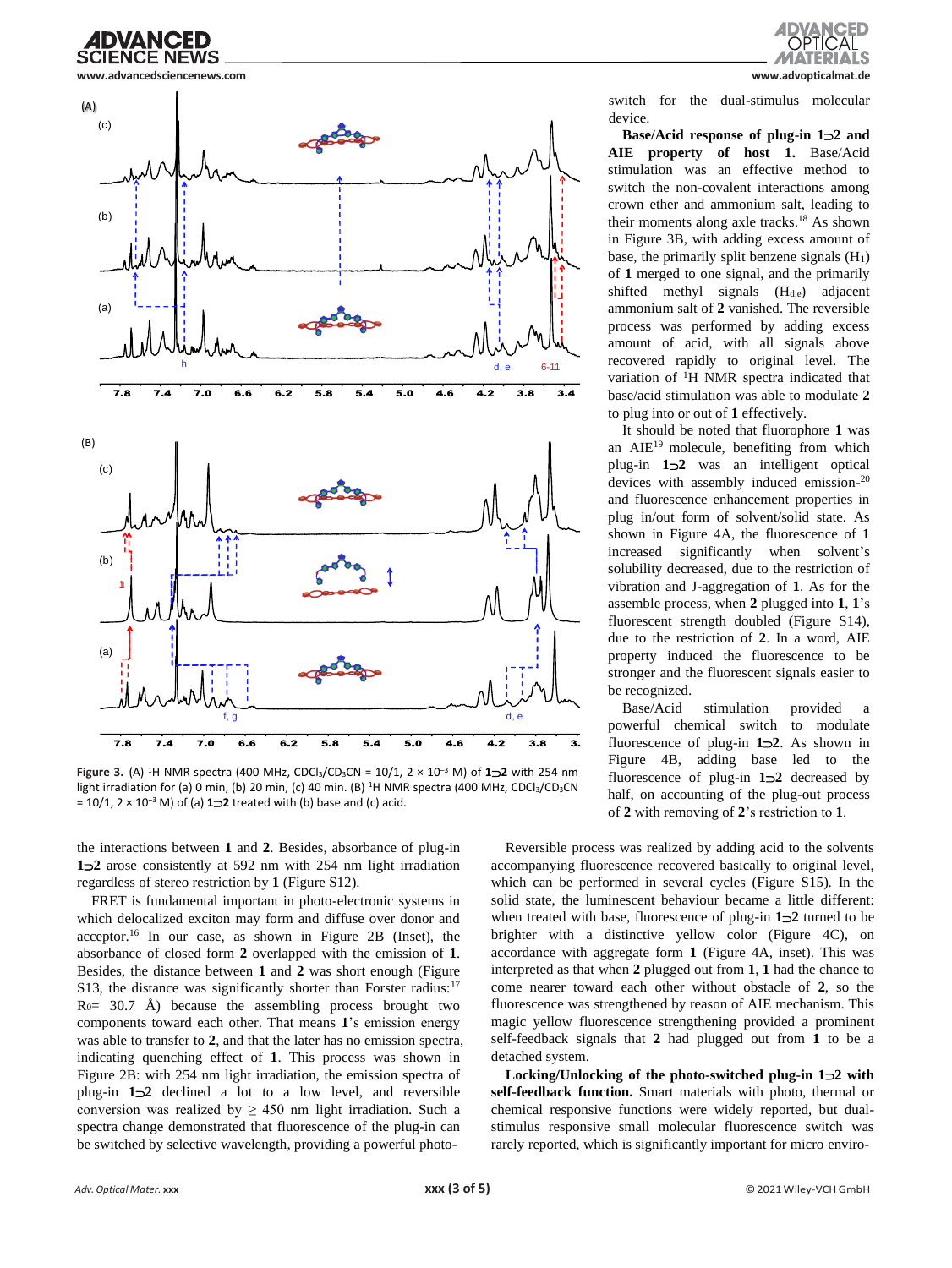





Figure 4. (A) Florescence spectra of 1 in different fractions of CHCl<sub>3</sub> and n-Hexane, 5 × 10<sup>-5</sup> M; Inset: pictures of 1 in the fractions of 0% n-Hexane (left) and 90% n-Hexane (right). (B) Fluorescence spectra (CH<sub>2</sub>Cl<sub>2</sub>/CD<sub>3</sub>CN = 10/1, 2 × 10<sup>-5</sup> M) of **122** (purple) treated with base (cyan) and acid (red). (C) Characters written by fluorescence ink made of plug-in **12** solvents, which was treated by base and acid for 254 nm light and ≥ 450 nm light irradiation (Fluorescence character was displayed under 365 nm light source).

nment sensing and imaging. On the other hand, locking/unlocking informational with self-feedback function is vital important and eagerly needed, because it provides protection for information security and monitoring for system state. Photo-responsiveness led to photo erasable fluorescent ink for leaving secret information on papers. And the unique base/acid responsiveness led to **2** to plug into or out from **1**, sequentially locking/unlocking of the particular fluorescence information which we modulated to be visible or invisible. In addition, base treatment can also protect the information from sunlight bleach because of the FRET-off state (Figure 5). Furthermore, the special conspicuous yellow color change facilitated by AIE mechanism made it convenient to monitor or feedback the information of locking or unlocking state of plug-in  $1 - 2$ .

As shown in Figure 4C, when treated with base, the character was locked, and the bright yellow fluorescence feedback demonstrated that the information would not be changed, no matter which wavelength was applied. When treated with acid, the fluorescence recovered to blue-green, reflecting that the character was unlocked, and following that the information was able to be erased by 254 nm light or recovered by  $\geq$  450 nm light irradiation. All in all, the three independent synergistic mechani-



**Figure 5.** Schematic illustration of the dual-stimulus supramolecular luminescent switch.

sms achieved such intelligent luminescent materials.

In summary, we demonstrated a photo-switched supramolecular luminescent plug-in, showing both AIE and photo/chemical dual responsive properties. Such an orthogonal stimulation allows for photo induced fluorescence on/off and information locking/unlocking by base/acid treatment, with apparent fluoresce